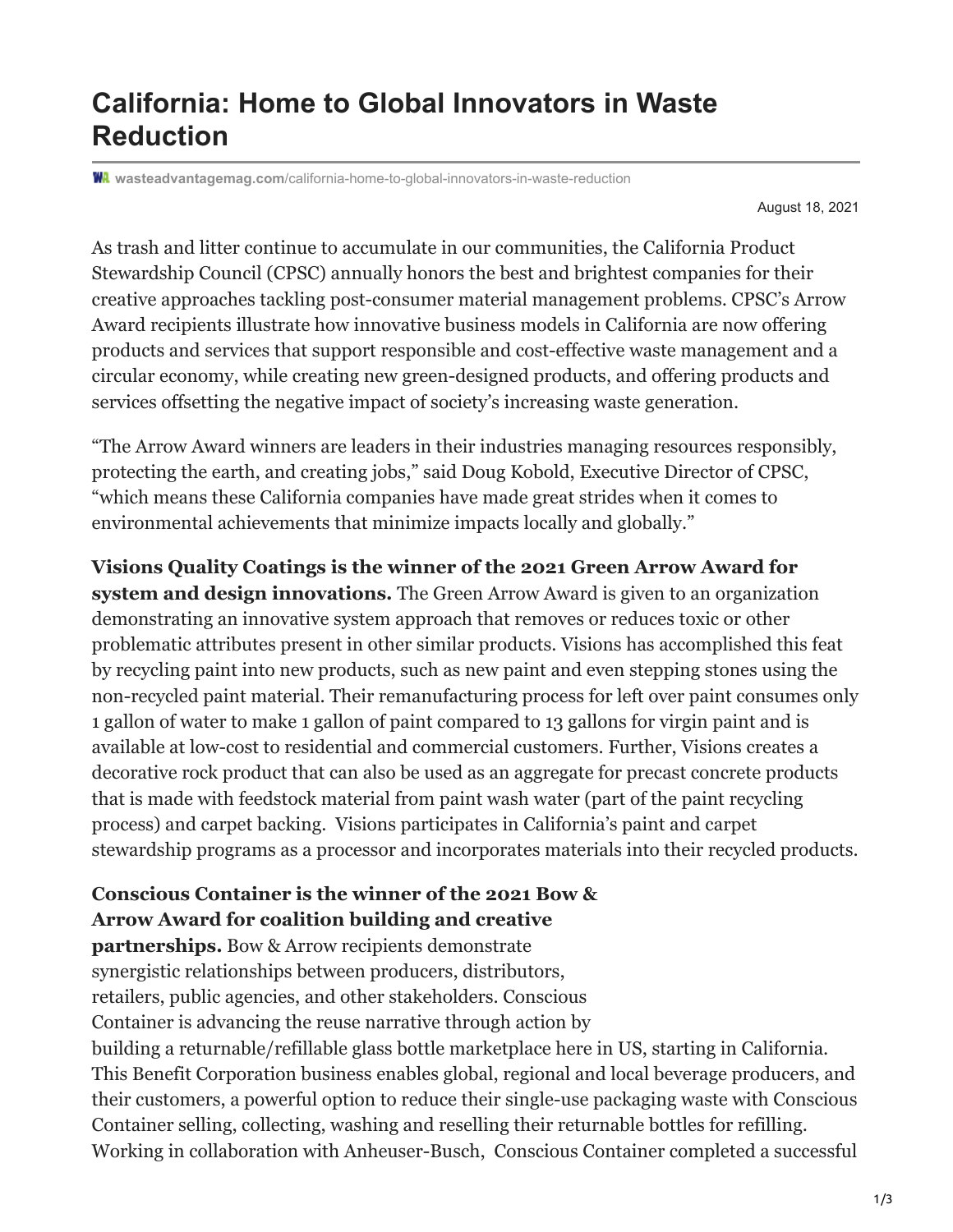refillable beer bottle pilot this past Spring in the San Francisco north bay area. They received a CalRecycle GHG Reuse Grant this year to support the rollout of a refillable wine bottle program and are driving landmark California returnable beverage container legislation (AB-962) to enable returnable bottles to flow through the current Bottle Bill. As the market trends accelerate towards reusables, Conscious Container is advocating and engaging stakeholders across the entire value chain to bring this impactful circular economy waste reduction solution to all.

**Little Kamper was presented with the 2021 Infinity Arrow Award for service and take-back.** The Infinity Award is given to an organization to recognize efforts to initiate an outstanding Take Back program for one or more products as an additional convenience and service to their customers. All adventures should be zero waste adventures. Little Kamper is a retail propane exchange program for reusable 1 lb. propane cylinders. This innovative program creates an opportunity for California retailers to offer a sustainable alternative to single-use propane cylinders and ultimately diverts them from the landfill and saving local governments fairly significant money when the cylinders are actually properly recycled. Little Kamper's exchange program is a convenient process for retailers to exchange cylinders and send back to Little Kamper to be safely refilled. This program is saving our parks and local government money from processing less hazardous waste.

**REPSCO, Inc. is the recipient of the 2021 Golden Arrow Award for overall**

**excellence in product stewardship**. The Golden Arrow Award is given to an organization that exemplifies all the characteristics of the Green, Bow & Arrow, and Infinity Awards. REPSCO manufactures 100% recycled custom-designed extruded plastic slipsheets that are a viable alternative for wood pallets. Wood pallets are typically made from virgin wood sources and many are either ground up as fuel for biomass plants or end up in landfills. REPSCO exemplifies product stewardship by assisting major global brands to change their shipping methods so as to use these reusable plastic sheet products in lieu of wood pallets, resulting in their clients saving money, reducing waste, and creating an immunity to increasing wood prices. REPSCO implemented a voluntary take-back program – called Green to Gold – for its slipsheets when the product is no longer usable. REPSCO collects and recycles them back into new slipsheets — resulting in a circular economy that results in significant improvement in REPSCO's, and their clients', environmental footprints. REPSCO clients include those in the food and beverage industry, along with the agricultural sector, just to name a few, and that client base is expanding rapidly.

In addition to our Arrow Awards, CPSC has recognized **Courtney Scott from Zero Waste Sonoma as our 2021 Associate of the Year**. Courtney represents Zero Waste Sonoma on several product stewardship projects and policies, such as a CalRecycle grant with the ReFuel Your Fun Campaign and collaborating with the carpet and mattress stewardship programs. She manages the Sonoma Household Hazardous Waste Facility, actively organizes community collection events, and educates residents and businesses on how to handle materials in the most environmentally responsible way possible.